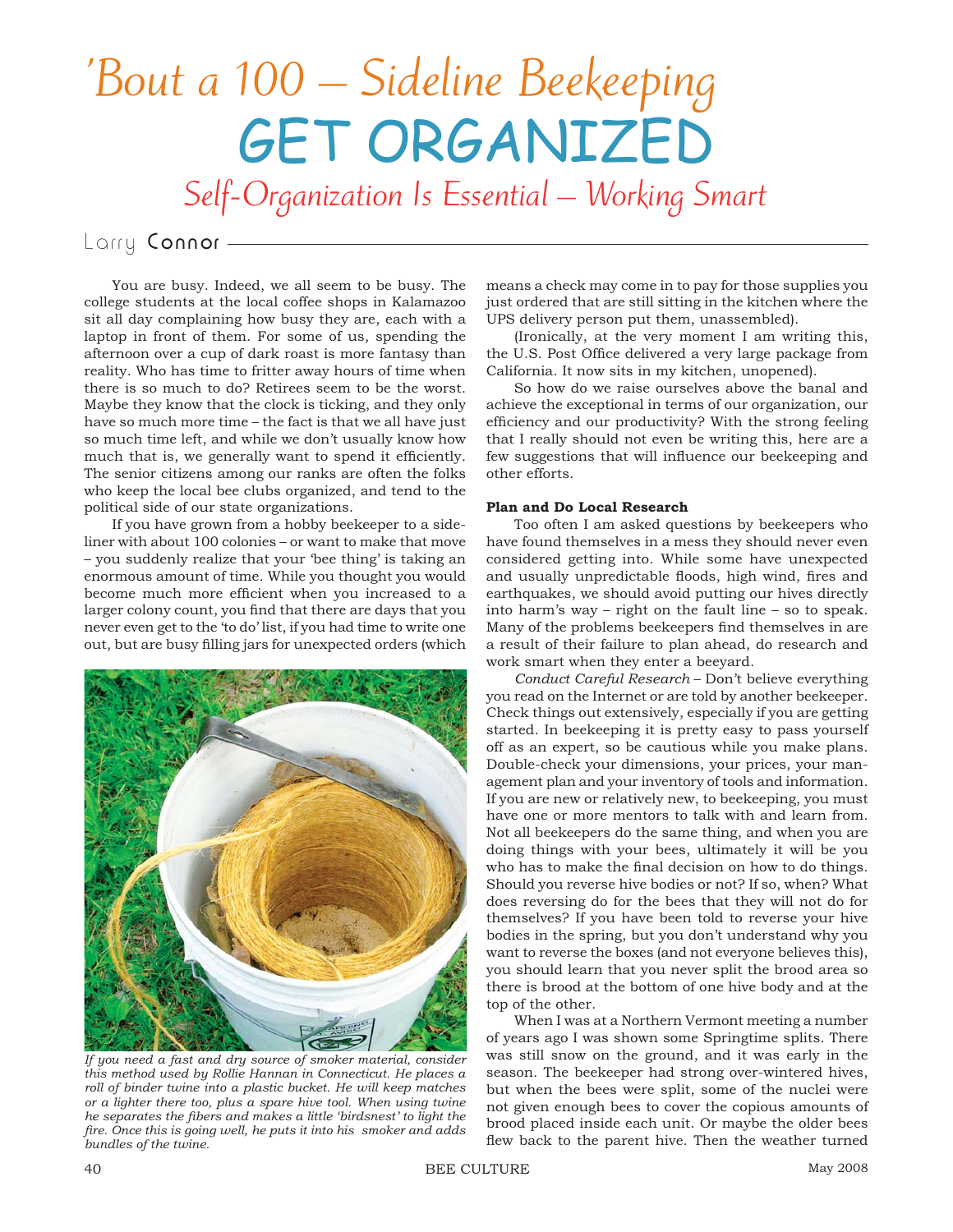cold (it always turns cold after you make splits), and the bees went into cluster. The beekeeper wanted to know what was wrong with the brood, as it looked funny. Actually, it was not funny, but tragic, and had started to rot. The brood was dead, killed when the bees went into cluster. You could see that the center of the frames had been covered with bees, as the brood was healthy and bees were starting to emerge, but the outside parts were not based on the appearance of the brood. It was grey and the larvae and pupae inside were a funny color. It was clearly not a brood disease. There was an odor, but not like American foulbrood.

Many beekeepers want to split hives early in the season to have the bees in shape for apple and other fruit bloom pollination. Well, it can be done; splitting strong hives in early April in the 40-45<sup>th</sup> parallel can be done. But there are huge risks as described above. The benefit, if it works, is that in four to six weeks the increased hive is rapidly growing and actively foraging for pollen for the rapidly expanding brood area that needs to be fed. It also means that the beekeeper has a supply of early queens. And what happens when the queen producers are delayed by poor weather? It means the beekeeper in the northern states must adjust the schedule for making splits to fit the needs of the queen producer. Unfortunately, a late Spring for queen producers does not guarantee a late spring for pollination. Too often it is just the opposite!

So find out what works in your area. Since the Vermont beekeeper was in the northern part of the state, I felt his schedule was too early. He did more harm than good by making early splits. A delay of one to four weeks might have produced much better results. The question gets back to *how do you learn what works in your area?* The answer usually means that you need to talk to other beekeepers who manage bees the way you plan to manage bees, and do this in the same area where you plan to keep bees.

I applaud and encourage bee clubs and local associations, that have strong mentor programs, where each newbee (new beekeeper) is paired with someone with a bit more experience. But if you have been a hobby beekeeper for several years, who will be your mentor if you want to become a sideline beekeeper? Most bee clubs don't support sideline beekeepers very well. It will be up to you to find out whom you can visit, call, work with and generally pester until they throw you out the door

## **Work Smart**

My EX is a great lady and a wonderful mother and grandmother. But when it came to doing some things, she was not the most organized worker. Especially in the kitchen. Every holiday she made a Jell-O ribbon salad that consisted of thin layers of different colors of Jell-O that alternate with some creamy mixture in between the colored layers. Kids and old people love the salad; they pick it apart and play with the colored layers. Some eat just the clear Jell-O parts; other just eat the creamy part. It has, however, been renamed the All Day Crazy Salad because it took her all day to make it and drove me Crazy. I renamed it. Part of the craziness was due to the fact that all the stuff needed to make the next layer covered every surface in the kitchen.

While this salad can be prepared in advance, it never was. The salad always seemed to occupy kitchen space

*Does your honey extractor want to dance when you are not in the mood? Texas beekeeper John Knight made a concrete base for his small motorized extractor. As a 100-year old hobby beekeeper, Knight would rather go out to dinner with family and friends than dance with the extractor as it moves across the honey*  house floor.



when other things had to happen in the kitchen, like clean and stuff the turkey, peal the potatoes, whatever. I admit that the turkey and potatoes can be prepared in advance and warmed before serving, but I nominated the salad as the most logical item on the table that could be prepared in advance. My nomination, although frequent, was never accepted.

For beekeepers, working smart means putting together nuc boxes for splits during the Winter so all the frames are checked, scraped, repaired, and correctly positioned in the nuc boxes. Then, when they are needed in the Spring, they can be loaded on the truck and taken to the out yard and made up with greater efficiency. In each box, the space where the brood frames will go are occupied by frames holding foundation (as part of a comb rotation schedule), or drawn but empty comb. In addition, there is an empty frame and a food frame containing honey in the frame, saved from the past year. By using a frame of honey the bees are less dependant on your feeding them sugar syrup. If the frame contains some pollen, that is



*California hobby beekeeper Bob Rice keeps his hive on a small deck overlooking the bay. This provides him a solid work space behind the hive, a solid base for the hive itself. This location also lets Rice check his hive from inside the house.*